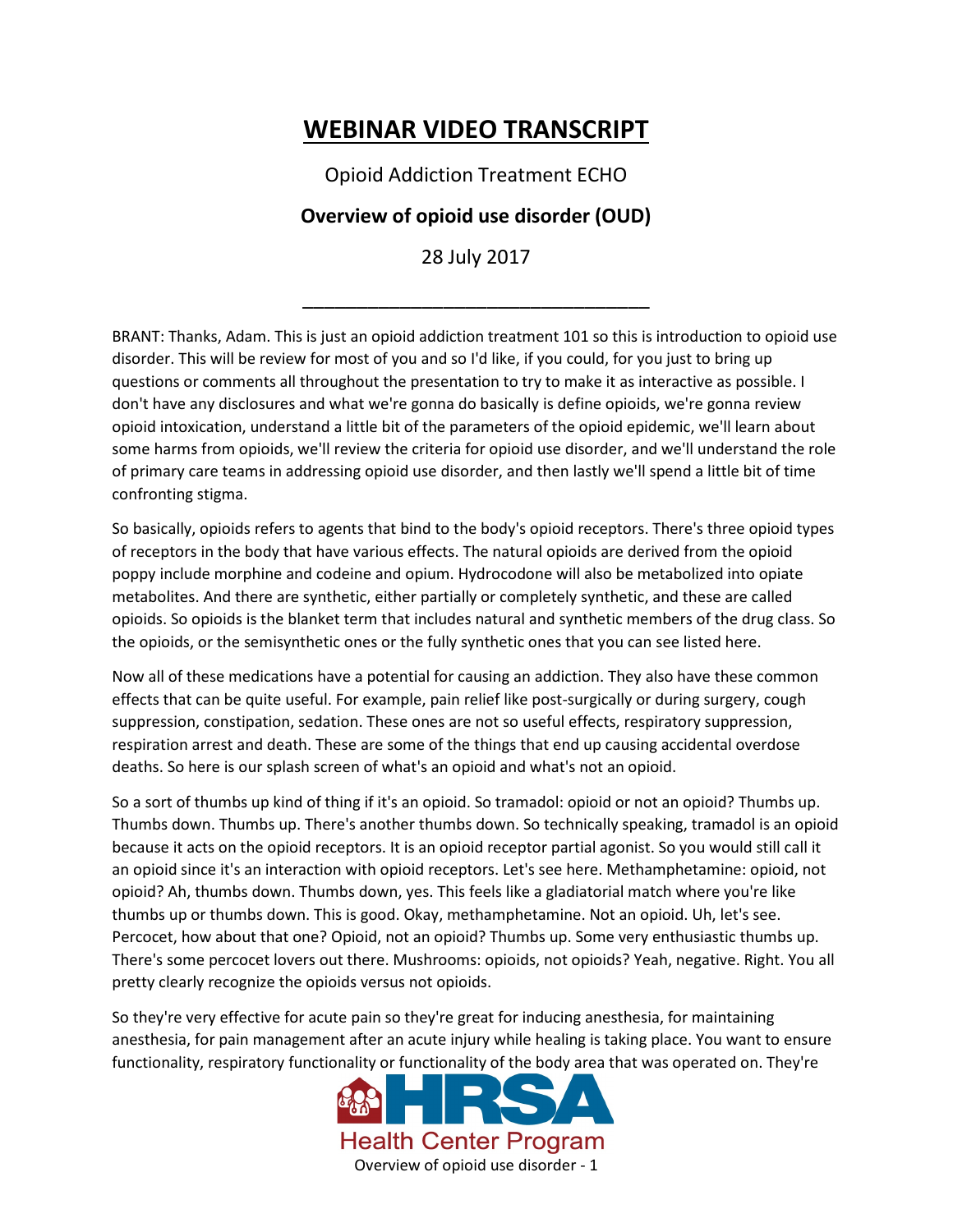pretty limited in their effectiveness for chronic pain conditions. The absolute drop in sort of the pain amounts with the chronic opioid for many chronic pain conditions is very, very, very, very modest. And then there doesn't seem to be much of an improvement in functionality. So judicious use of opioids in an acute setting is a really helpful thing. Interestingly, when we look at sort of more long-term treatments, what we find is that healthcare personnel who are of a different cultural, racial background than their patients consistently underrate those patients' pain experiences versus subjective experiences whereas when the cultural and racial orientation are in alignment, there is more accurate representation. And so this is an important part of opioid prescribing and treatment of pain is to keep in mind that cultural barriers can create barriers in communication, accurate reception of communication, about pain.

So opioid intoxication. What does somebody look like when they are intoxicated with opioids? Just go ahead and unmute and speak up. What does somebody look like when they're intoxicated? Whoa, whoa, whoa. Oh Scott, we're catching a lot of background noise there. Go ahead, Casey.

CASEY: I'd say they look very sleepy. They have very small pupils. I've seen people like start nodding out or they're trying to keep awake kind of thing.

BRANT: Yep, yep, yep. They're nodding. It's the nodding. We'll take charades as well. Anybody else? Any other experiences with people who are intoxicated with opioids?

AUDIENCE MEMBER: Well respiratory depression, of course.

BRANT: Right, they may stop breathing.

AUDIENCE MEMBER: They're very slow and shallow.

BRANT: Yeah, they may even start to look acyanotic or blue.

AUDIENCE MEMBER: Right.

BRANT: Yeah. Yep. And then sometimes you see people when they are intoxicated on opioids, they get euphoric. We did a suboxone induction on a patient in our clinic this past week and the patient took their first dose of suboxone and started singing I am woman, hear me roar. We guessed that this is

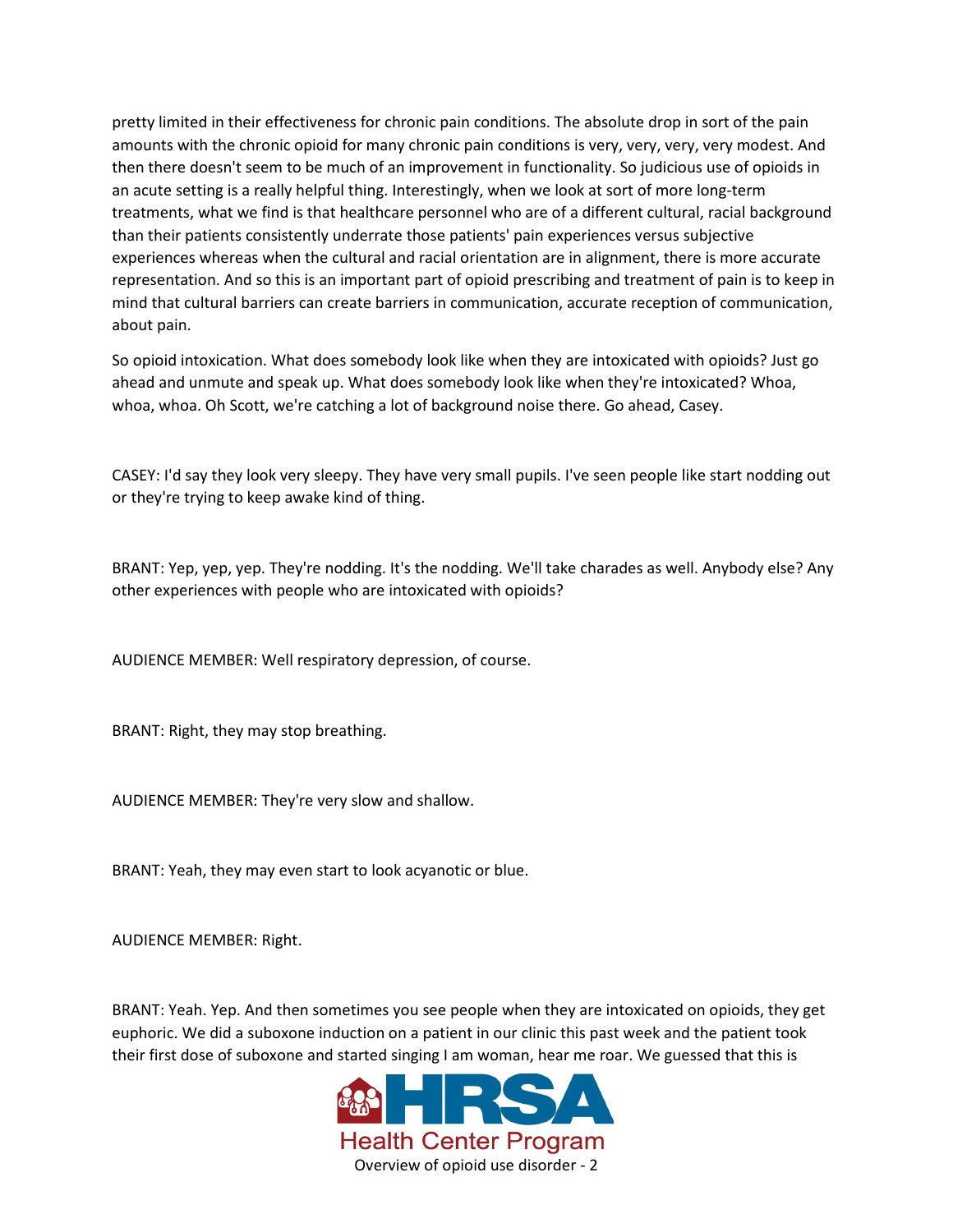probably an adequate dose of suboxone for this patient and that she probably was not taking as much opioids outside the clinic as she was reporting. Alright, yeah. So drowsiness, slow speech, confusion, so this euphoric high, and then pinpoint pupils. Okay, what major problems do opioids cause? Anybody? Just go ahead and unmute and speak to the major problems.

AUDIENCE MEMBER: Constipation is a big one. Huge.

BRANT: Yes, and it gets bigger with time.

AUDIENCE MEMBER: Yes, it does.

BRANT: Who else?

AUDIENCE MEMBER: Physical dependence and tolerance.

BRANT: Yep, yep. Tolerance and withdrawal, so what they call physical dependence. Casey?

CASEY: A decreased ability to tolerate pain so there's this strong drive, that craving that they have to get it, and if they're in pain, it's even stronger.

BRANT: Sure, yeah so pain can interact with the withdrawal symptoms to drive their craving or drive their use and there is such a thing as opioid induced hyperalgia so where their pain gets worse over time despite escalating doses of opioids. What else? What other problems do opioids cause? Go ahead, Merviana.

MERVIANA: Eventual loss of jobs.

BRANT: Yeah, as people start to replace their normal activities with activities that are necessary for them to acquire, use, and recover for the substance. And so this could not only be a reduction of their social behaviors but an introduction of some behaviors that could be potentially harmful for them. For example, theft or sex work in order to support the opioid use habit. Other harms, major problems?

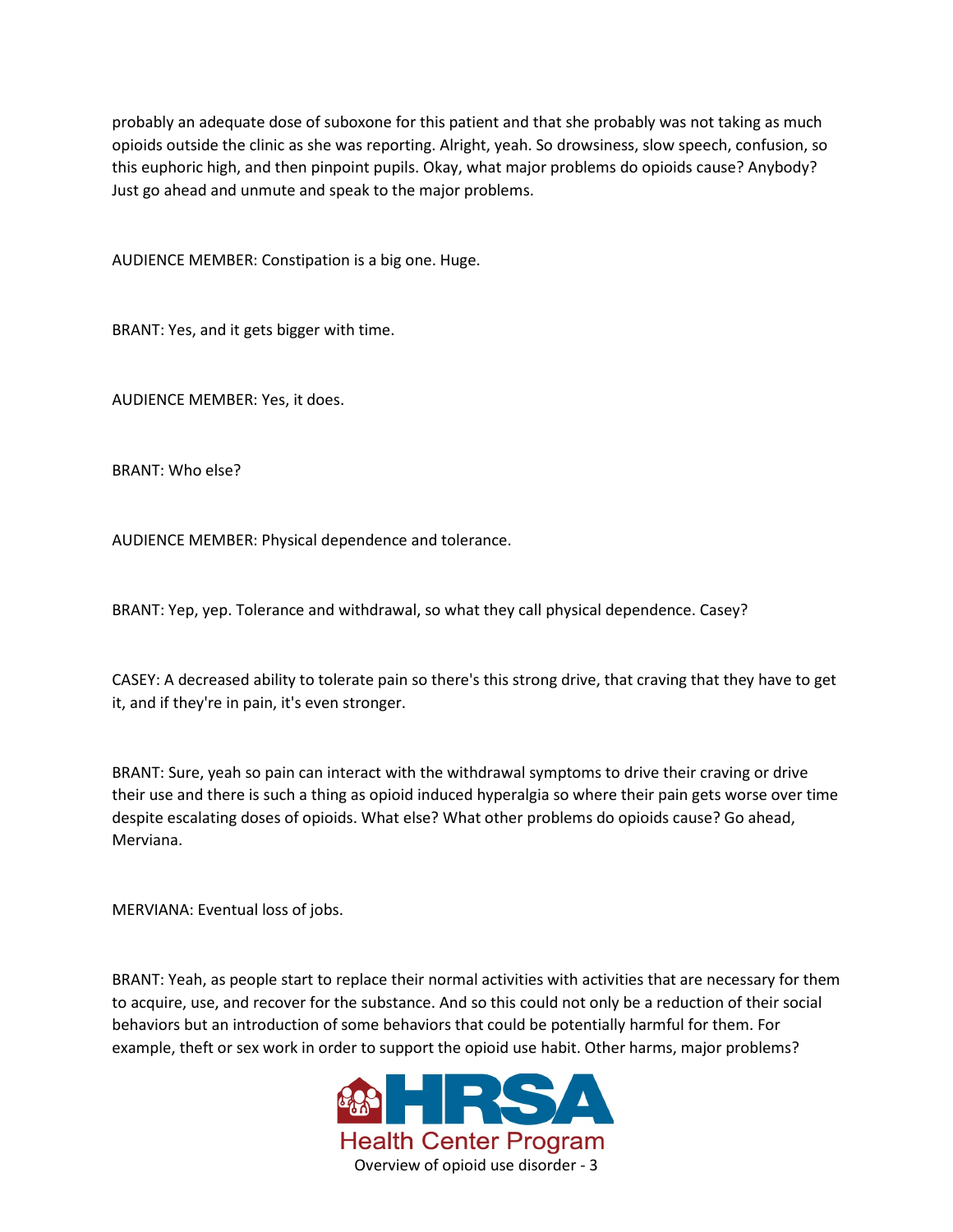CASEY: I've seen people, or at least they've talked about increase in mental health symptoms or anxiety depression or because of how they get their opioid that they're going out and putting themselves in situations that may lead to traumatic situations or consequences.

BRANT: Yeah, use in dangerous situations or yeah. Use around dangerous situations. So obviously the worst outcome is overdose and death from opioids. Addiction and opioid use disorder. Opioid use disorder can be used interchangeably. And then we talked about some of the other problems. Some of the other problems that come are blood borne infections, Hepatitis C, HIV, endocarditis, abscesses, bone infections, and so on that can occur with injection use of opioids in particular. So why have opioids become such a big problem in the United States? Well, the United States consumes much more opioids than any other country. There's like an insatiable appetite for opioids in the United States.

In the 1990s, the drug commission designated pain as the fifth vital sign and was pushing providers to eliminate pain as part of effective treatment. Now, I think this is a useful thing, pain being the fifth vital sign. It's a very useful thing in terms of picking up on acute injuries, picking up on things that may require additional intervention, and also it's a very, very helpful thing when you have somebody with say for example cancer and your goal still in cancer care is to minimize pain as much as possible. Now however, this push to eliminate pain in everybody was sort of dove-tailed with pharmaceutical company promotion of opioids as a means in which to do this which led to some overprescribing behaviors and even some maladaptive prescribing behaviors such as some of the pill bills, for example like the ones that existed in Florida, and then increased diversion, widespread non-medical use, and then once somebody starts the use of opioids, it can get quite expensive and then if they can't get it medically, then heroin becomes a less expensive alternative for them.

This is a chart showing kilograms of opioids sold commercially in the United States from 1999 to 2010. You can see this increase. This is for 10,000 people so seven kilograms of opioids for 10,000 people in 2010. And this dove tails, it correlates with deaths due to opioid overdose and also admissions for opioid abuse treatment. Here, the age-adjusted opioid overdose death rates related to both prescription opioids and heroin and you can see these sharp increases over the course of the past 15 years.

These are trends in non-medical use of pain relievers. So this is by age. This brown one here is 18 to 25. The red one here is 12 to 17. Black one here is 12 or older, and then the little pentagon-shaped one is 26 or older. And you can see, there's some decrease in non-medical use of pain relievers over time so that's a lucky trend. Now, drug overdose deaths cause more deaths in the United States than motor vehicle accident deaths or firearms deaths. So it is estimated that 91 people in the United States die everyday from an opioid overdose. So this is one of the reasons why they call it an epidemic, opioid overdose epidemic.

Now part of this epidemic in terms of opioid overdose deaths is due to some of the synthetic opioids that have started making their way into opioids that are found on the street. So fentanyl, highly potent synthetic opioid. You all who are prescribers know that the dosing of fentanyl is in the microgram range

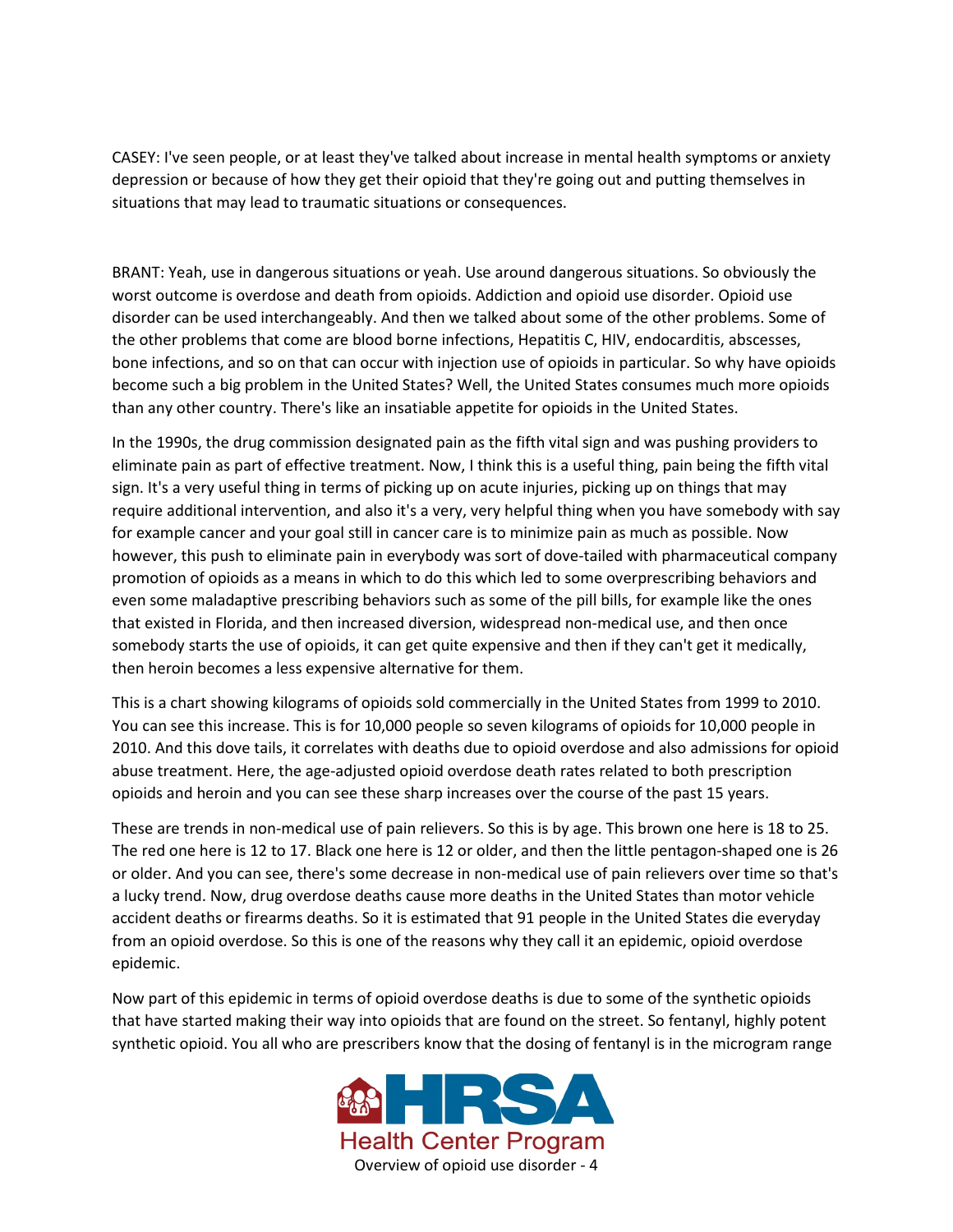versus dosing of opioids is usually in the milligram range. So this tells you that it's quite a bit more potent than other opioids so estimated to be 100 times more potent than heroin. It's easy to manufacture. It can be cut into heroin and sold as heroin and there's been a rise of overdoses. For example, fentanyl accounts for two-thirds of overdoses in Massachusetts now. I've just started seeing in my patients here in New Mexico, an increase in fentanyl positive urines amongst my patients who inject opioids. And it can be difficult to reverse fentanyl because of potency.

Now interestingly, things like fentanyl and the synthetic opioids like oxycodone, methadone, these won't be picked up on a normal drug screen. Normal drug screens typically only test for opiates. So that would pick up like morphine and codeine, heroin, and oxycodone metabolites. So if you're curious about whether or not somebody is using fentanyl, you have to test independently for fentanyl metabolites. So it would be under the opioid stream or sometimes there are some urine drug screens that include fentanyl separately. Methadone always has to be tested separately. Alright so what is opioid use disorder? Put simply, it's opioid addiction.

The American Society of Addiction Medicine describes addiction as a primary, chronic, and relapsing brain disease characterized by an individual pathologically pursuing reward and/or relief by substance use and other behaviors. So it's interesting because addiction is a brain disease that's developed in the context of a use behavior. Once somebody has the addictive disorder, it implies that their brain has shifted into these sort of addictive or addiction-related functionality. It's not to say that people who develop an addiction disorder have abnormal brains before they develop their addiction disorder. They develop it as a result of the addiction but then the changes in brain functionality persist beyond the addiction disorder itself. Physical dependence on opioids is not the same as opioid use disorder. Somebody explain what they're trying to get at by this, somebody on the network. What do they mean by this?

CASEY: Patients can be using prescribed opiate medications and become physically dependent. They get the withdrawal and tolerance built up but they're not using it in an addictive way to get that relief or euphoria from it.

BRANT: Exactly, and this is why tolerance and withdrawal, if they're the only two criteria, it doesn't count towards opioid use disorder if you're considering prescribed opioid treatment. So this is the diagnostic criteria for opioid use disorder from the DSM 5 and two or more of these criteria equals an opioid use disorder and so all of the things that we were talking about before in terms of problems from opioids, people using larger amounts or longer than intended, this much time spent using actually includes a lot of time being spent either acquiring, using, or recovering from the effects of the opioid. So it's not just a lot of time spent using. It's all the lead up and the tail end afterwards. Activities are given up in order to use and then furthermore, there can be hazardous use so activities given up and then hazardous use like using in dangerous situations or engaging in dangerous activities in order to support the use. Things get neglected. People start to have physical or psychological problems, start to have

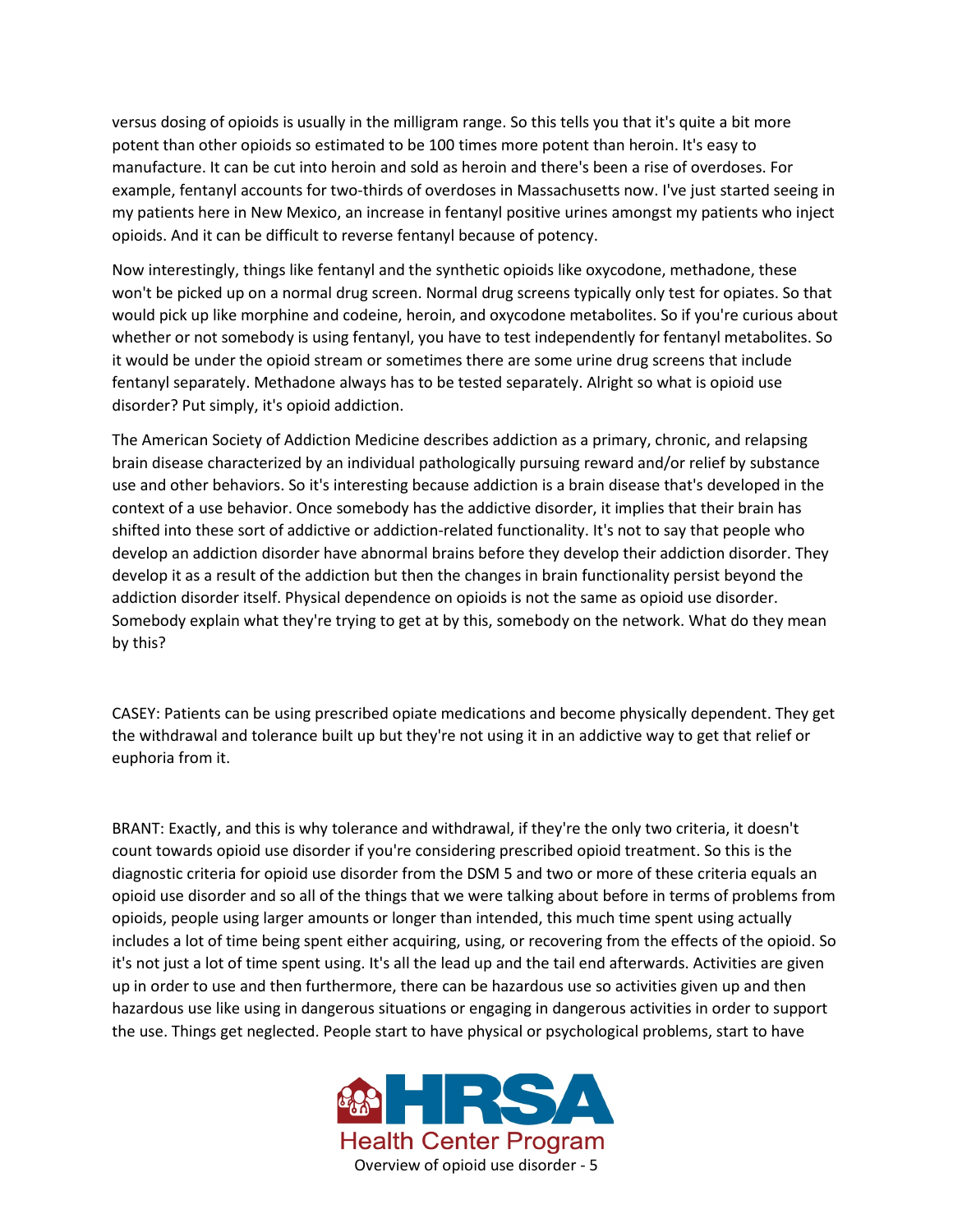erosion in their social interpersonal lives and then craving was something that was added newly to the DSM 5.

So any two of these will equal opioid use disorder except if you're thinking about it in terms of prescribed opioid treatment. If there's only withdrawal and tolerance, then it doesn't count. Alright here's some examples and we're gonna see how will we decide whether or not someone has opioid use disorder. So this is an example of a 37-year-old guy who had been prescribed opioids for pain control after a motorcycle accident, multiple surgeries, receiving prescriptions for opioids for many months, he tells you that the opioid analgesic doses that he has been prescribed are no longer controlling his pain. He is asking for a higher dose or a more potent formulation. Does this person have opioid use disorder from what we see here? We see somebody being prescribed opioids and it looks like he's building a, what do you call this when somebody, the same amount is not getting the same effect? What's that called, Merman?

MERMAN: Tolerance.

BRANT: Yeah, Merman and Laura tied for tolerance. Yep, that's tolerance. And so what else would we need to know to know whether or not he has an opioid use disorder?

CASEY: Has he been taking his medication as prescribed or has he been taking more than he was prescribed?

BRANT: Right, is he like taking more amounts say to not only to relieve pain but to feel a sense of euphoria and then running out. Yeah, what else would we need to know? Or what else present in this context would say this is probably and opioid use disorder? What if the urine drug stream came up, go ahead Merviana.

MERVIANA: Well I was just going to say is he going to other providers for the medication?

BRANT: Yeah, say he's doing something illegal in order to require more opioids. What about if he says that he's starting to crave the opioids? Would that sort of be indicative of a mild opioid use disorder? Really start to crave these opioids. They make my life feel rosy for the next four hours after I take them. Hmm? Maybe?

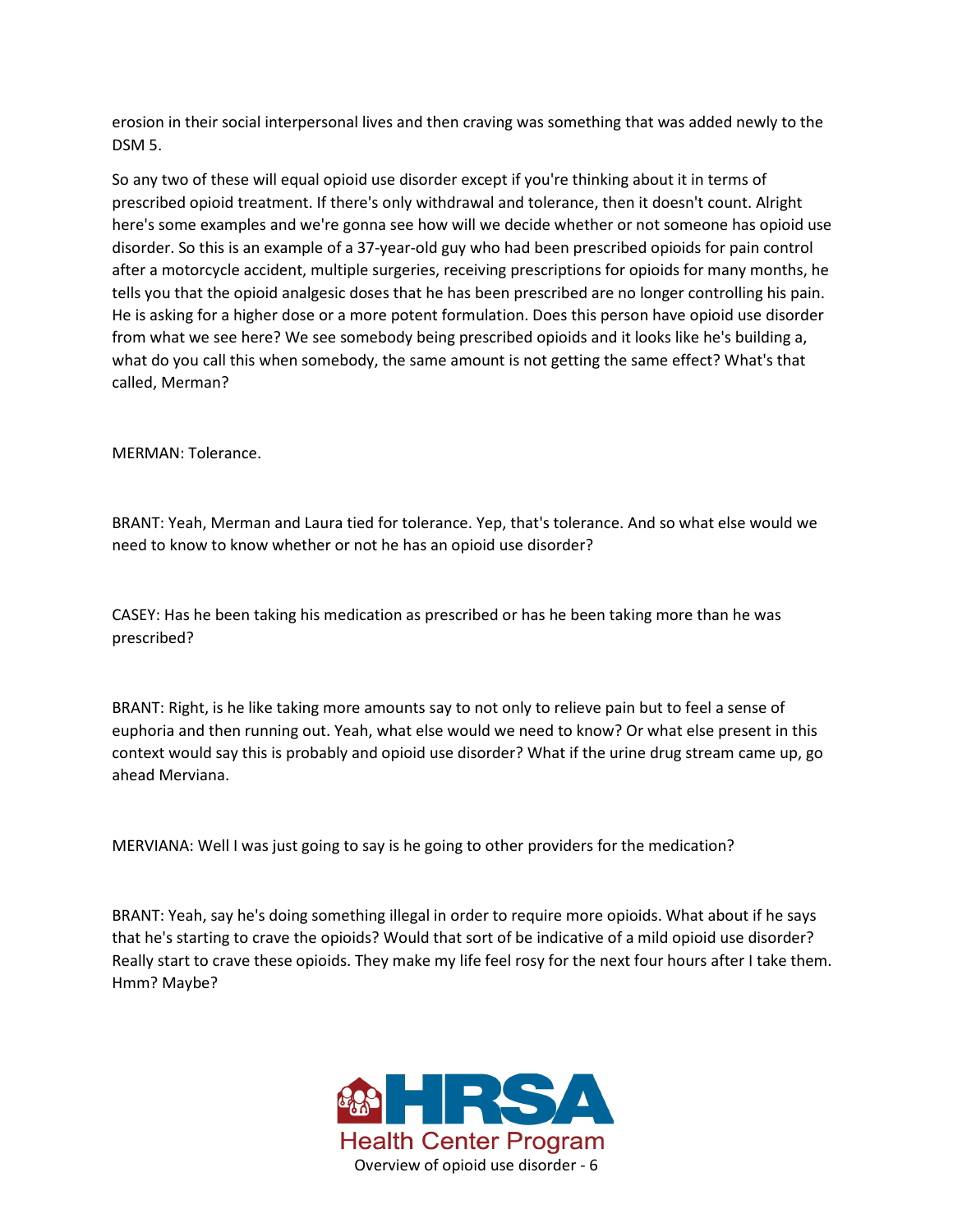AUDIENCE MEMBER: Yeah, absolutely. I mean that's one of the things when people tell me, that's one of my first cues and in fact, I'll even write it in one of my sticky notes in my EMR that patients don't have access to is when they say yeah, you know, I take that, it really makes me feel good. It's like warning, warning. Don't really think about whether or not opioids are a good choice when someone's in for an acute pain kind of syndrome for the future. That for me is a huge point.

BRANT: That's a good point, Laura, and certainly there's sort of a warning sign. I would also say that that sense of euphoria, it becomes craving when they say that made me feel really good and I'm really looking forward to my next one. And that sense of euphoria, there are some people who get a sense of euphoria and they're like I was disturbed by the sense of euphoria because it might mean I'm becoming addicted and I don't want to become addicted. So the euphoria itself doesn't necessarily imply that opioid use disorder but how they talk about the euphoria and how they relate to it could pertain to whether they have the disorder.

Alright this person. 52-year-old woman prescribed 180 morphine milli equivalents per day, that's what MME stands for, it's when you convert a dose to morphine equivalent doses. So prescribed 180 morphine milli equivalents per day for chronic pain for inflammatory bowel syndrome. The patient's former physician has left her practice and she is transferring to you for care. You note that the prescription monitoring program shows that she has received additional opioids in two different emergency department visits last month. The front desk and staff tell you that the patient has recently lost her job and is getting divorced. So how would you decide if she has an opioid use disorder?

CASEY: My first thing would be trying to figure out what was going on with those two emergency room visits. Was that because she ran out of the medication, because the tolerance was higher than the medication could address, or kind of what was going on there?

BRANT: Yeah what other things? Go ahead, Laura.

LAURA: As well with that, if you have a controlled substance agreement which we do, that would be a clear violation and then I'd think just going farther with more of the questions about so tell me more about kind of what's happening. If this is the first time you're meeting with them, now I'm not sure you want to set up an adversarial relationship but you certainly want to gather more information about what's going on and the use over time and all of that kind of information and all the stress in her life and how is she using the medication, how she's managing her stress and all of that.

BRANT: Sure, yeah. Yeah and she sent a text just indicating that she would just go through the criteria of opioid use disorder and that's frequently a really good way of doing it and if you show curiosity and

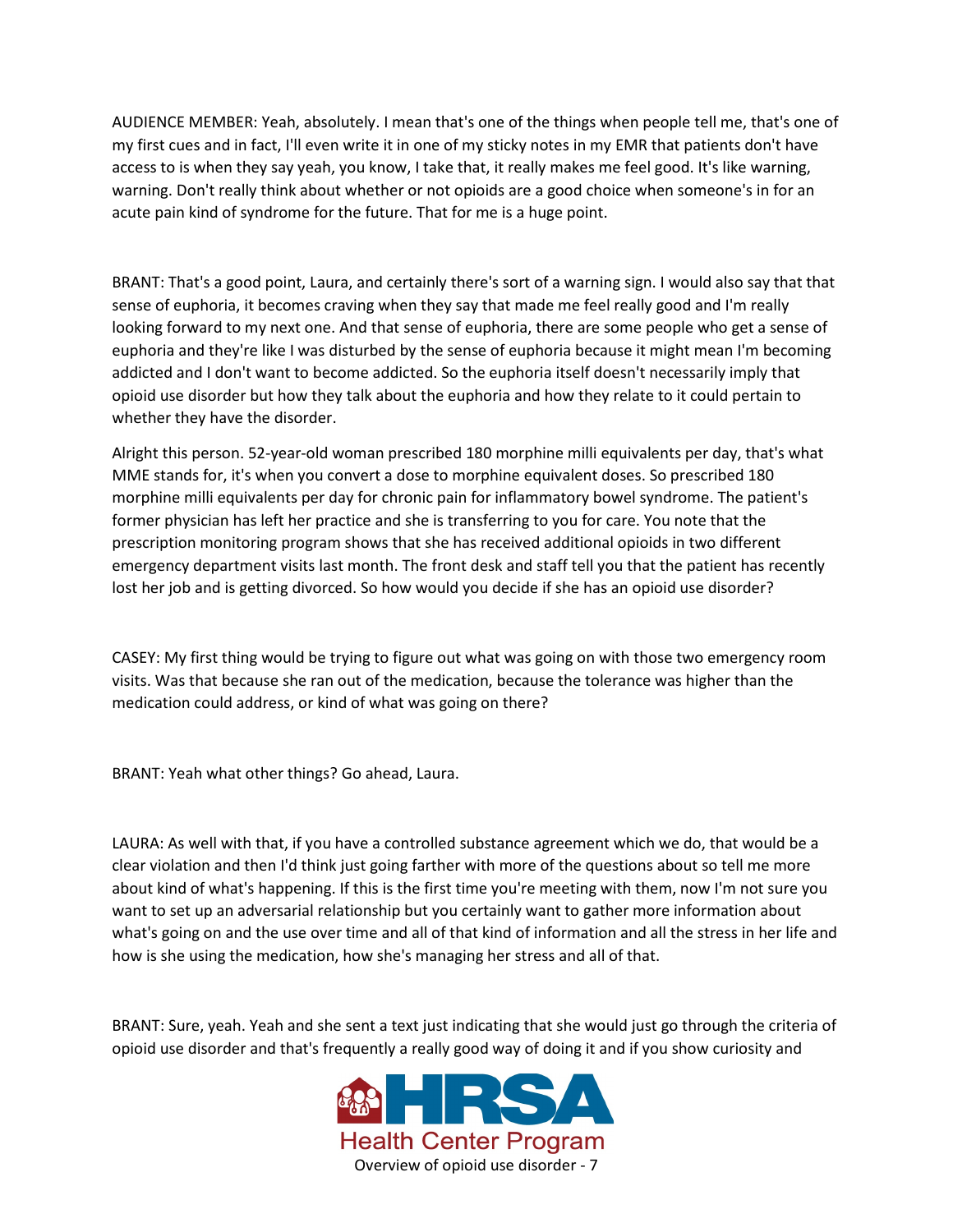empathy when you're asking those questions and say for example if you utilize a normalizing stance like many people who take opioids for a long period of time for pain, they can start noticing themselves like craving their next dose or they can start noticing that they're starting to have problems because of the opioids and are those things happening to you? That can go over pretty. Merviana, you were going to say something? You're muted, Merviana.

MERVIANA: Sorry, it's along the same vain of what you were saying using that checklist. Now she's lost her job and has having some social problems because she's getting divorced and trying to evaluate that further with her.

BRANT: Right, and you have to wonder are these things a result of her opioid use or is the opioid increased use as a result of these stressors? Alright, next person. A 19-year-old woman comes in with a large abscess on her arm. She track marks on both her arms and hands and acknowledges injecting heroin several times per day. She has been trading sex for drugs and was recently released from jail. What's the diagnosis and what kind of physical and emotional care may be needed and how would you talk with her about her drug use? What's her diagnosis here? Ryan?

RYAN: She needs an incision and drainage of the abscess on her arm as one of the diagnoses. I think the heroin several times a day would fall under opioid dependence or opioid use disorder. She needs a bunch of blood tests and then finding out more about the physical and emotional problems that are kind of going on with her. But I would put the priority on the abscess, I guess.

BRANT: Sure, sure yeah. And this criteria here of trading sex for drugs. So this falls under use in dangerous situations and these track marks and large abscess, this falls under the category of continued use despite adverse consequences for the opioids. Now interestingly enough, the injecting heroin several times per day just in and of itself would not be criteria for opioid use disorder. If was just somebody injecting heroin multiple times per day. Now if somebody injecting heroin multiple times per day because they've built dependence and they have withdrawal, that would meet the criteria for the use disorder.

AUDIENCE MEMBER: Would that also count for the spending a lot of time on activities related to the opioid use? Like I have to go get it, I have to shoot up, then I'm high, withdrawal, then shoot up again.

BRANT: Well interestingly, there are some European countries, I think Switzerland in particular, that will actually use heroin to treat heroin dependence and people will come into the shooting galleries and will shoot multiple times per day. So under that circumstance like if they're just doing it, it's like kind of

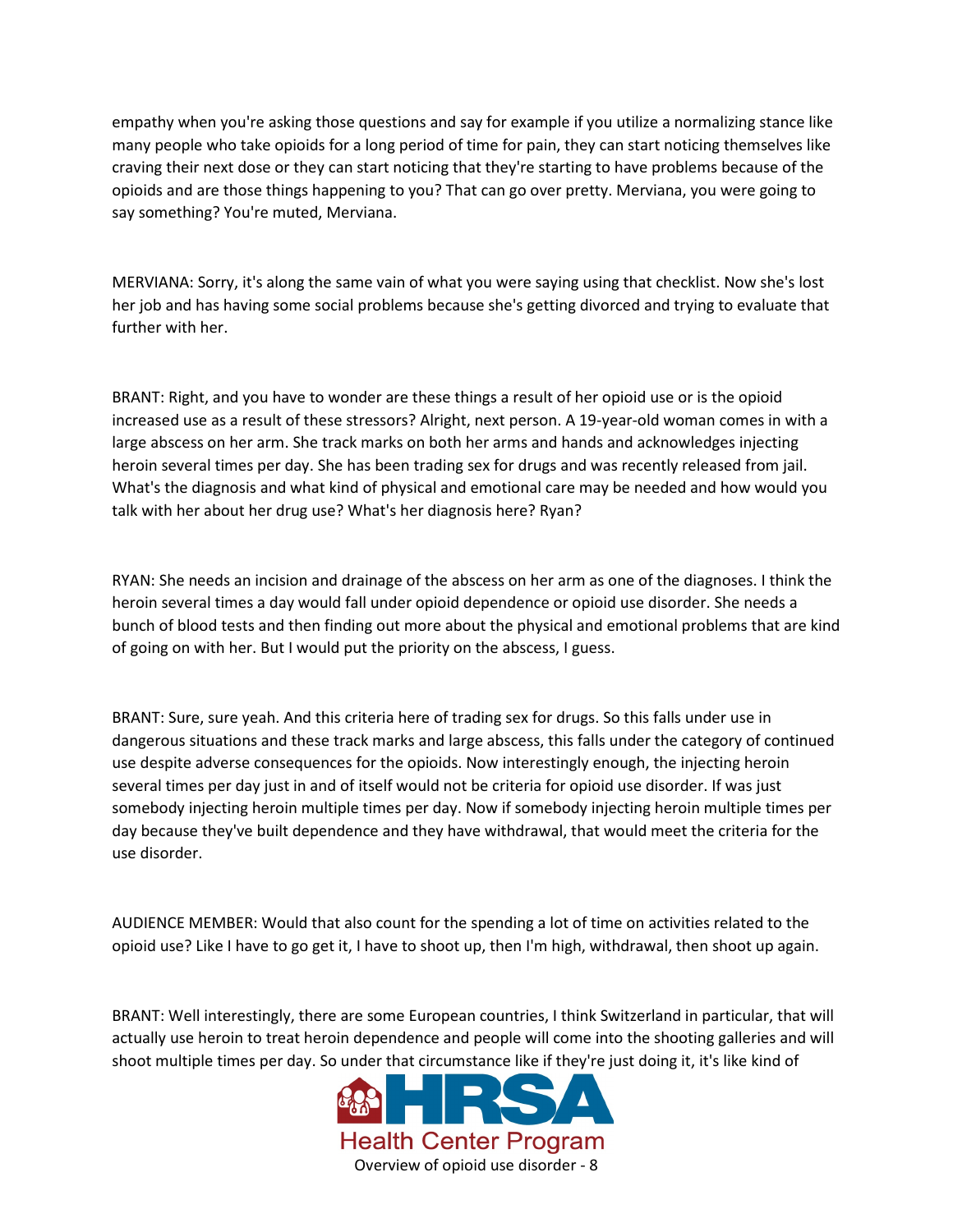taking their lunch break, their breakfast break, their lunch break, and their dinner break but they're not having any problematic behaviors related to it, it wouldn't be necessarily an opioid use disorder. But in our context since we don't use heroin to treat heroin it would probably imply that she's spending a lot of time acquiring and recovering. So how would you talk with her about her drug use? You would say your drug use means you're a really bad person and you need to stop that right now and stop all that bad behavior. How would you even introduce the diagnosis to her?

AUDIENCE MEMBER: Make sure you call it drug abuse so she feels worse about it.

BRANT: Oh right, sure yeah.

AUDIENCE MEMBER: Just kidding. I would just acknowledge that that's what you're seeing in your exam room tells a little bit of her story and that you want to know the story from her perspective 'cause I think that person came for help most likely so you've got to start there.

BRANT: Would you ever use this sort of like, you know, I'm really worried about your health. I'm really concerned about you. Use that approach or the approach of... Misty says it looks like your substance use is causing you some issues. Can I help you with this? Yes, very solicitous, Misty. Yeah, so a really gentle kind of approach. Oh there's more. Oh, smiley face. Okay so this is the slide that's getting an ounce of prevention being worth a pound of cure. So this is a slide that's suggesting to primary care teams to approach the treatment of pain in more conservative fashions. And this is based off of CDC guidelines in 2016.

So the three principles of opioid describing per the CDC are number one, try to use non-opioid therapies so for example, non-pharmacologic therapies whenever that's relevant and non-opioid pharmacologic therapies whenever that's relevant. Try to establish and measure goals for pain and function and don't routinely use opioids to treat chronic pain. There are a number of treatments that are nonpharmacologic that can improve function that don't have much of an impact on the pain but people's functioning improve and they start to actually feel better about themselves and their lives. So for example, one is called acceptance and commitment therapy that can improve functionality. If you're going to prescribe an opioid, start low and dose low. Start with the lowest possible effective dose. Start with immediate release. Only prescribe the amount needed for the expected duration of pain. So for example, post-surgically, however long you expect the healing process to take place and then track the effects of it and taper and discontinue if there are no improvements or risks of harms outweigh the benefits.

One of the things that happens here is that care providers are busy, patients can be quite attached to their opioids, and this can lead to a situation in which there's a potential for conflict and then also a potential for a provider to want to avoid that conflict either because they want to maintain the

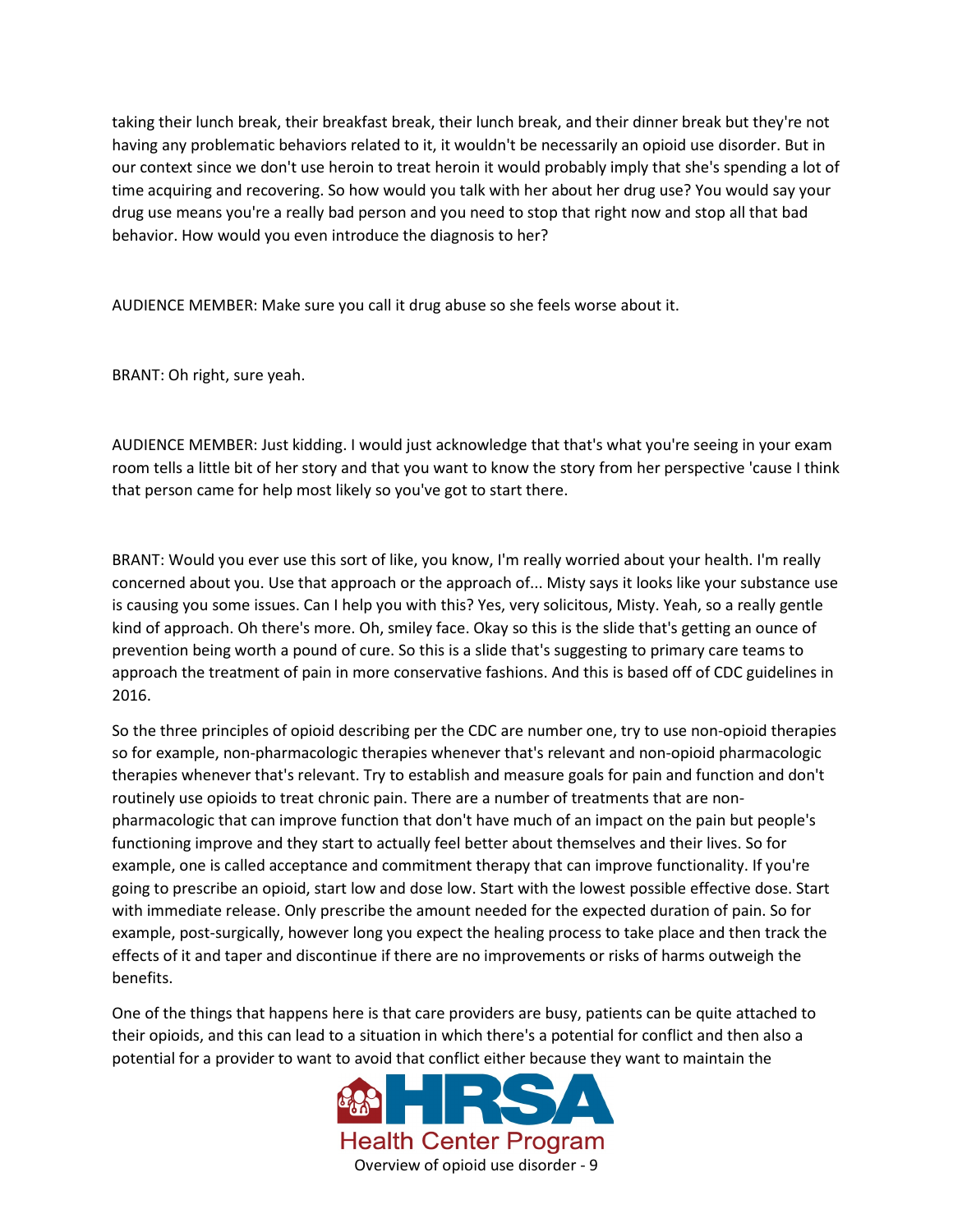therapeutical reliance or they've already seen 25 patients that day and this is their 26th and they're just really tired. And so it's important to be able to structure these discussions about harms and benefits and tapering and discontinuation based on the tracking of pain and functionality. How many folks have seen patients who say they come in every time and their chronic pain is the same amount despite the opioid dose and they're not functioning any better but you said okay, we need to discontinue or we need to taper off and they say but wait, the opioids are helping? Right, right. And so there's a disconnect there.

And then lastly, close followup, checking prescription monitoring program and drug tests. So for example, you're prescribing somebody oxycodone and you're checking the prescription monitoring program and all of a sudden they're picking up clonazepam at a high dose from another provider, that's a red flag or if some fentanyl starts showing up in their urine, you have to sort of take a step back and scratch your head a little bit. Avoiding concurrent benzos and opioids. This is because the risk of overdose death increases with the combination. And then arrange treatment for opioid use disorder if needed and that's why we're all here, so we can treat opioid use disorder wherever you're at.

Alright, what can primary care teams do besides prevention to address opioid use disorder? First off, screening. Having those sort of things that you keep in mind as your red flags and asking sensitively about the criteria for opioid use disorder and then trying to intervene early on in the case of risky use. So that person who's prescribed oxycodone and they sort of embarrassedly admit that they started buying a couple oxycodone, extra oxycodone pills, because they like how it makes them relax at the end of a day and they don't want to run out early, that's a really good place for intervention for risky use.

Preventing diversion usually means close monitoring of patients, a use of the prescription monitoring program, urine drug screens, you want to confirm that the substance you're prescribing is present and you want to see the absence of other opioids or other potentially dangerous substances. What do people do in the instance where somebody, you're prescribing somebody say oxycodone for treatment of some chronic pain or morphine and then there's cannabis that shows up in the urine? What do you do? What's the stance that you take in your individual settings?

AUDIENCE MEMBER: I ask that they need to tell me about it and give them my opinion that it might not be in their best interest but given that it's legal here, I don't really pass a large amount of judgment or change treatment based on it.

BRANT: There's the California perspective there. Thanks, yeah. Yeah, it really dependents a lot upon the legal context. Merviana, you were going to say?

MERVIANA: I was just gonna make note that it's so common in our practice that if it wasn't present, then that's the red flag.

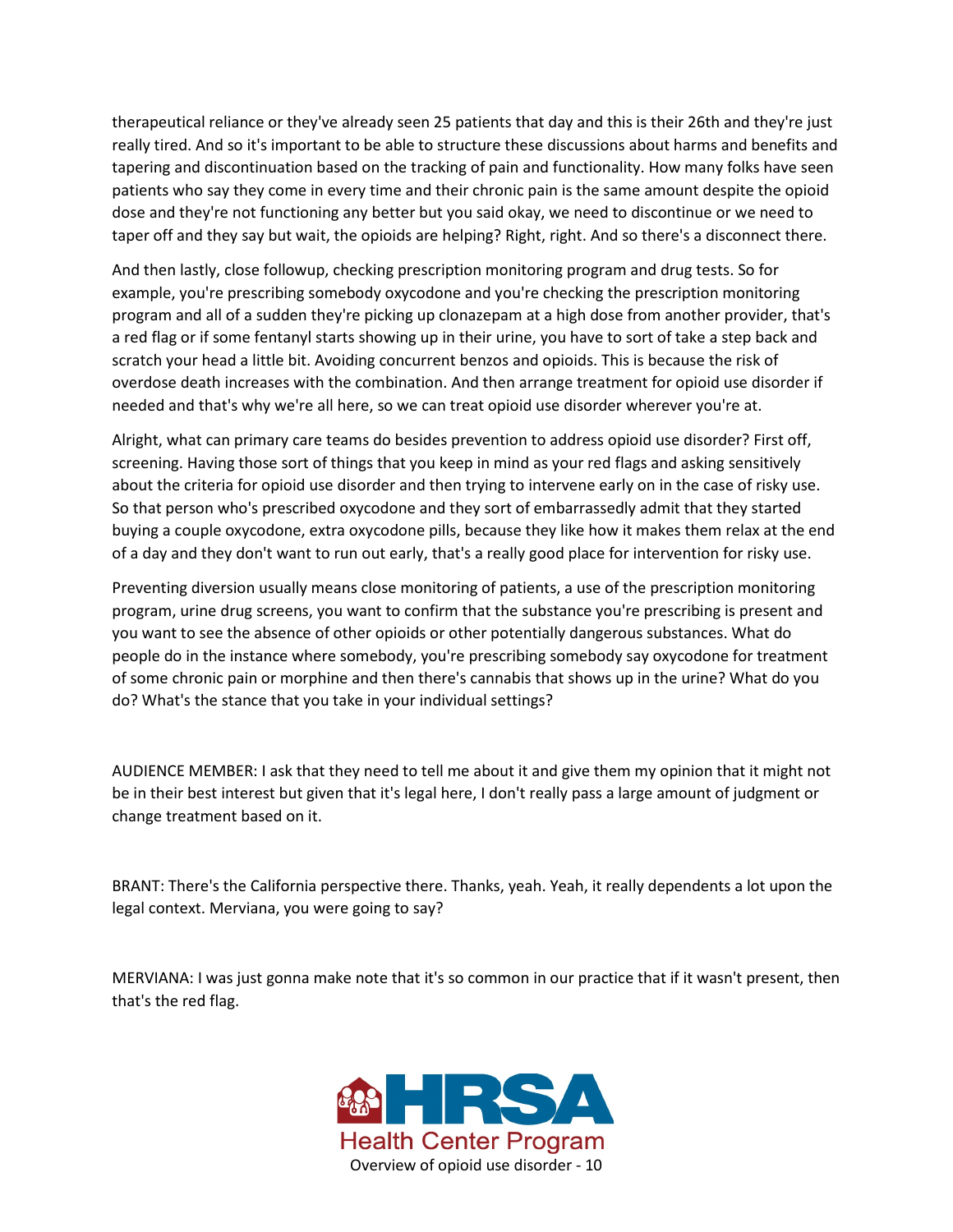BRANT: Oh I see. Gotcha.

MERVIANA: And I wonder if it's someone else's urine.

BRANT: Well yeah, that's a good point, yeah. Anybody else, Laura?

LAURA: I guess I don't worry about marijuana. If I were to worry about that, I'd have an ulcer. No honestly. I worry about it, it's so common in my practice and it is not legal in the state of Ohio at least at this point. The medical marijuana is supposedly coming around but I just, I don't worry about.

BRANT: Laura, so marijuana could help with that ulcer that you have.

LAURA: Yeah, I know. I'm sure it would help with lots of things.

BRANT: And then what about if you see some amphetamines in the urine? The thing you're prescribing is still there but there are amphetamines there.

LAURA: For me, I would look to see if they, well first of all I ask them if they've taken any over-thecounter substances before I even start and 'cause if they've taken sudafed or something like that, that would of course show up as amphetamine. But if they tell me no, then that would definitely be a concern for me because meth is pretty big around here. I'm in southeastern Ohio so for me, that would be a dirty screen and we would have a discussion.

BRANT: Yeah. What are the highest risk things, combinations that you would see in urine drug screening?

AUDIENCE MEMBER: Opioids mixed with the benzos. Those are pretty.

BRANT: Yep. Or if you see like yeah, like Casey's saying, opioids with benzos or opioids with Z drugs like zolpidem or something like that. Good. Harm reduction is the approach, it's an approach that is humanistic, recognizing that people have choice and supporting them in trying to reduce as much harm

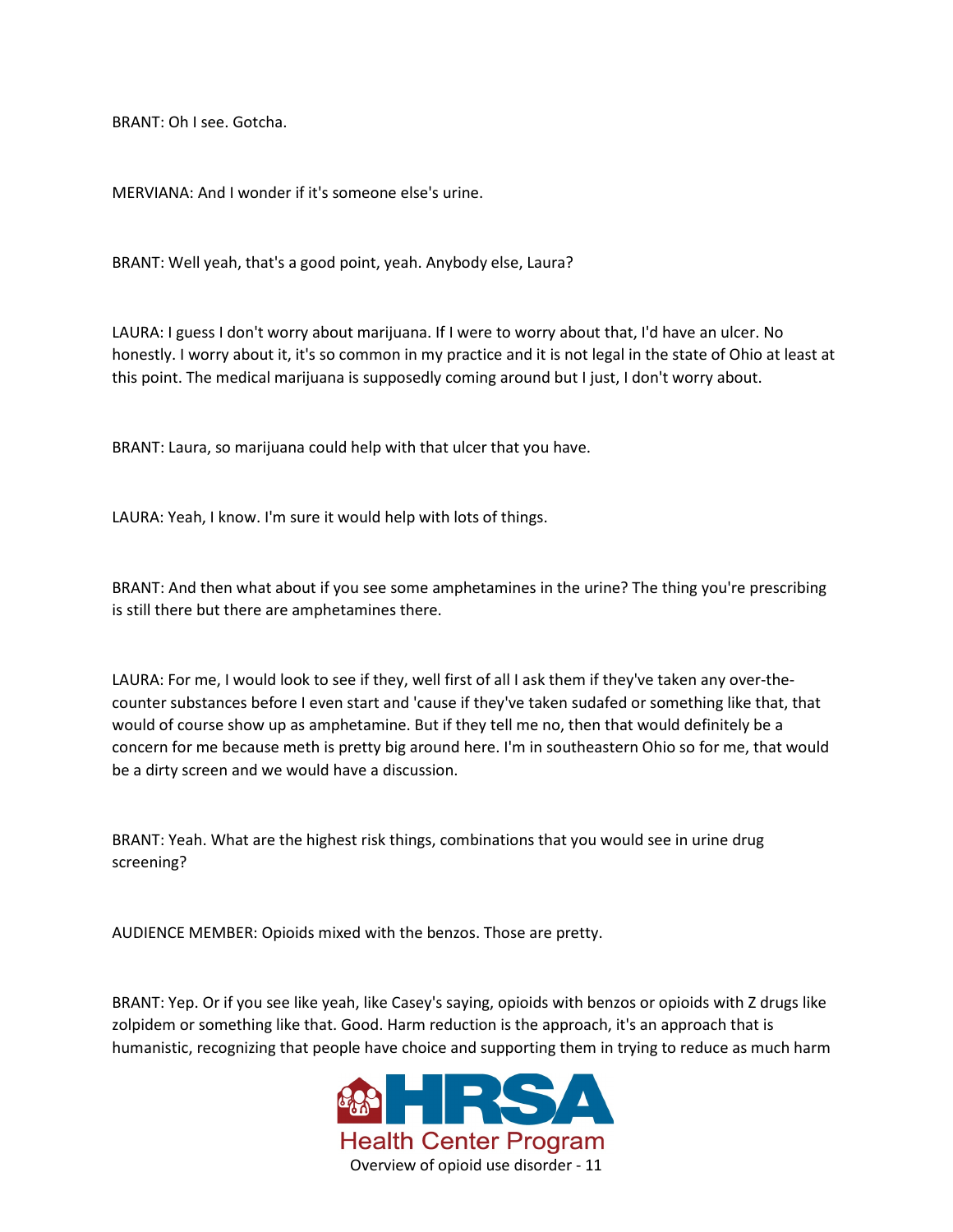as you can while also supporting their freedom of choice. So harm reduction in the context of opioid use disorder involves overdose prevention, provision of naloxone, infection prevention through syringe exchange, vaccination, making sure people are having clean injection techniques and often times, as a temporizing measure, until or before they are ready to engage in medication assisted therapy for opioid use disorder.

Now medication treatment for opioid use disorder is highly effective in reducing relapse, overdose, other harms. Behavioral health treatments and peer support can help to prevent relapse. So the backbone of treatment for opioid use disorder is medication treatment. And then addressing comorbid conditions are also a backbone of treatment.

Alright so this is our slide about reducing stigma and stigma is kind of sneaky. It can kind of sneak into our language. A soft example of stigma that I see every day, has anybody heard the phrase the patient has failed the medication? Yeah, right. So that's a soft example of stigma. We're saying it's kind of the patient's fault that this medicine didn't work for them, right? And then the slipper slope as it continues are sort of judgmental ways that we use to describe things. So although addiction is a brain disease, people with substance use disorders are often regarded as simply needing more will power rather than treatment. And then language use perpetuates stigma. And stigma prevents people from seeking care. What are some stigmatizing forms of language you've seen with regard to substance use disorders?

CASEY: I think that we've got like some old school clinicians who still call each other addicts and alcoholics and sometimes that word can really put off somebody.

BRANT: Yeah, the adjectives are problematic. So instead of addict or alcoholic, you might say what?

CASEY: A patient with a substance use disorder.

BRANT: A person with a disorder, yeah. What are some other ways that stigmatized language can bleed into our vocabulary? Go ahead, Laura.

LAURA: Well in our practice, it's interesting because there's only three of the six clinicians that will treat people with substance abuse disorders so people that even have a primary provider in our practice, they have to see one of us in order to get treated for a substance abuse disorder so I look at that and I think that person who's already established a relationship with this other person is told well now you need to see somebody else. And maybe in some ways that's an okay thing, but in another way, I think I don't know, it's just potentially.